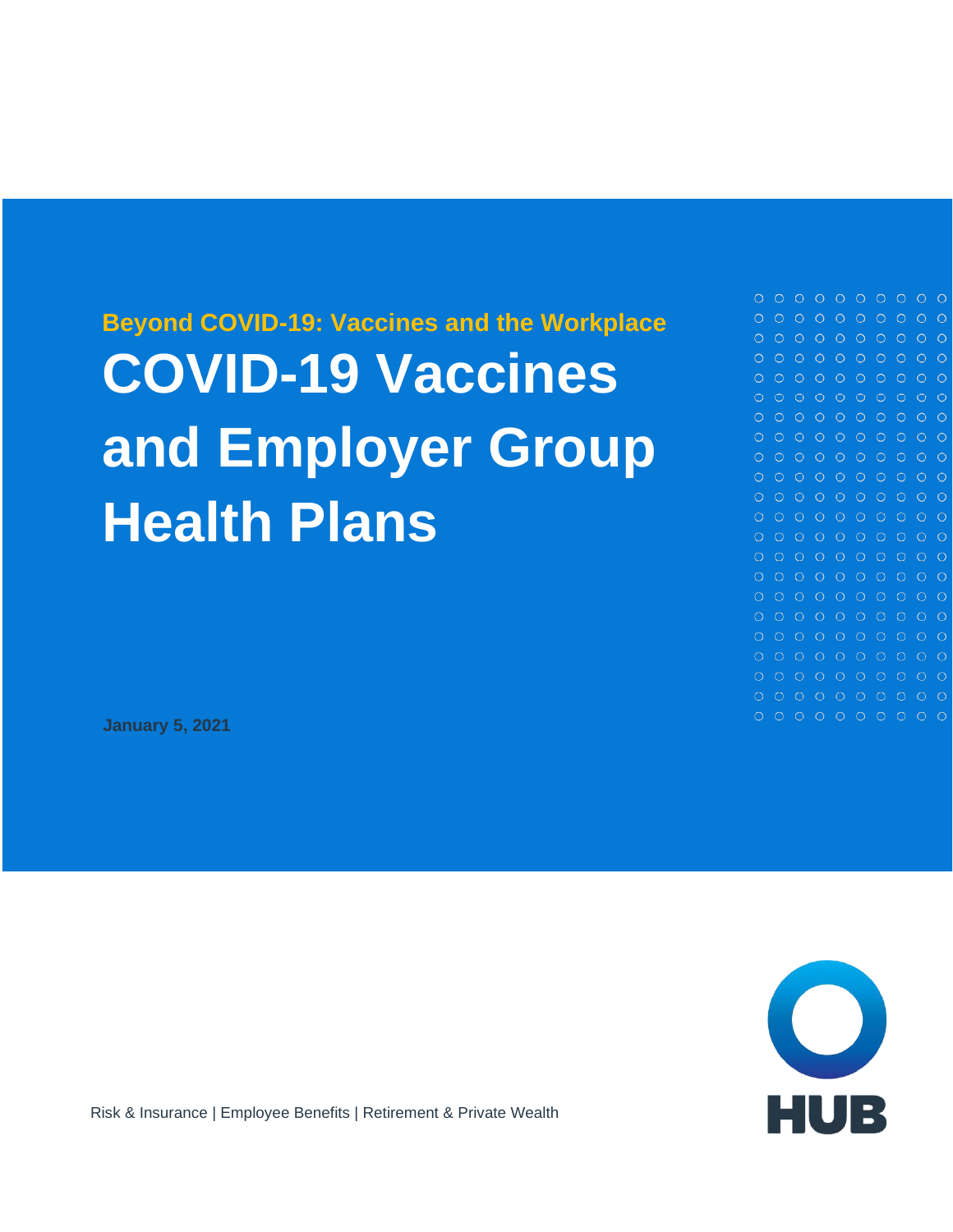In December the FDA approved Pfizer and Moderna's COVID-19 vaccines for use in the United States, with industry observers expecting additional vaccines soon to follow. Although widespread distribution of the vaccines won't likely occur until the second quarter of 2021,<sup>1</sup> it's important for organizations to understand that implications of the COVID-19 vaccine on employer health plans. Here are some questions and answers addressing the COVID vaccines' impact on employer health plans.

**Are COVID-19 vaccines required to be required by health plans, including employer health plans?** The CARES Act requires **all non-grandfathered health plans** to cover a COVID-19 vaccine or other preventive measure, within 15 business days of recommendation by the Advisory Committee on Immunization Practices of the Centers for Disease Control and Prevention or the US Preventive Services Task Force. This requirement applies to ERISA plans, non-ERISA plans, fullyinsured and self-insured plans.

**How will I know when a COVID-19 vaccine has been recommended?** HUB, insurance carriers, and third-party administrators are all keeping a close eye these federal agencies to determine when plans have to cover these items. The recommendations will likely evolve as more vaccines are approved and additional supply becomes available. HUB will keep an eye on the developments and provide periodic updates.

**Will health plan be required to pay for the vaccine?** At least initially, the federal government is picking up the cost of the vaccine itself, however vaccination providers will be able to charge an administration fee for giving the shot to someone. The health plan must cover the office visit/administration fee associated with receiving the vaccine, if the primary purpose of the visit is to get the vaccine. Health plans are not required to pay the office visit fee in the event this is billed separately from the vaccine, however this seems unlikely.

**Do employers need to amend their plans once a vaccine is approved?** This depends on what, if anything, is currently included in your plan documentation on the vaccine. It is unlikely (though not impossible) that plans currently in their 2020 plan years contain the language required to address the plan's responsibility for vaccines. Certificates of Coverage and Benefits Booklets for calendar year plans won't become available until after January 2021 and therefore may contain the required vaccine language. Plans that do not contain the required language will need to be amended. Plan amendments that do not require changes to the Summary of Benefits and Coverage and are not material modifications or reductions must be made within 210 days from the end of the plan year. However, employees will likely have questions as soon as the vaccine is approved, so employers may want to consider communicating that the plan will cover the costs (as described in these FAQs) sooner than that.

**Are health plans required to pay the office visit/administration associated with receiving the vaccine at both in-network and out-of-network providers?** Any recommended vaccine or other preventive measure must be covered at both in-network and out-of-network providers. Just like COVID testing, in-network providers must be paid the negotiated in-network rates. Out-of-network providers must be reimbursed an amount that is reasonable, as determined in comparison to prevailing market rates for such service. Payment amounts will be considered reasonable, if the provider is paid the amount that would be paid under Medicare for the item or service.

<sup>1</sup>NPR.org, ["What You Need To Know As The First COVID-19 Vaccine Heads Your Way,](https://www.npr.org/sections/health-shots/2020/12/12/945288710/what-you-need-to-know-as-the-first-covid-19-vaccine-heads-your-way)" Dec. 12, 2020.